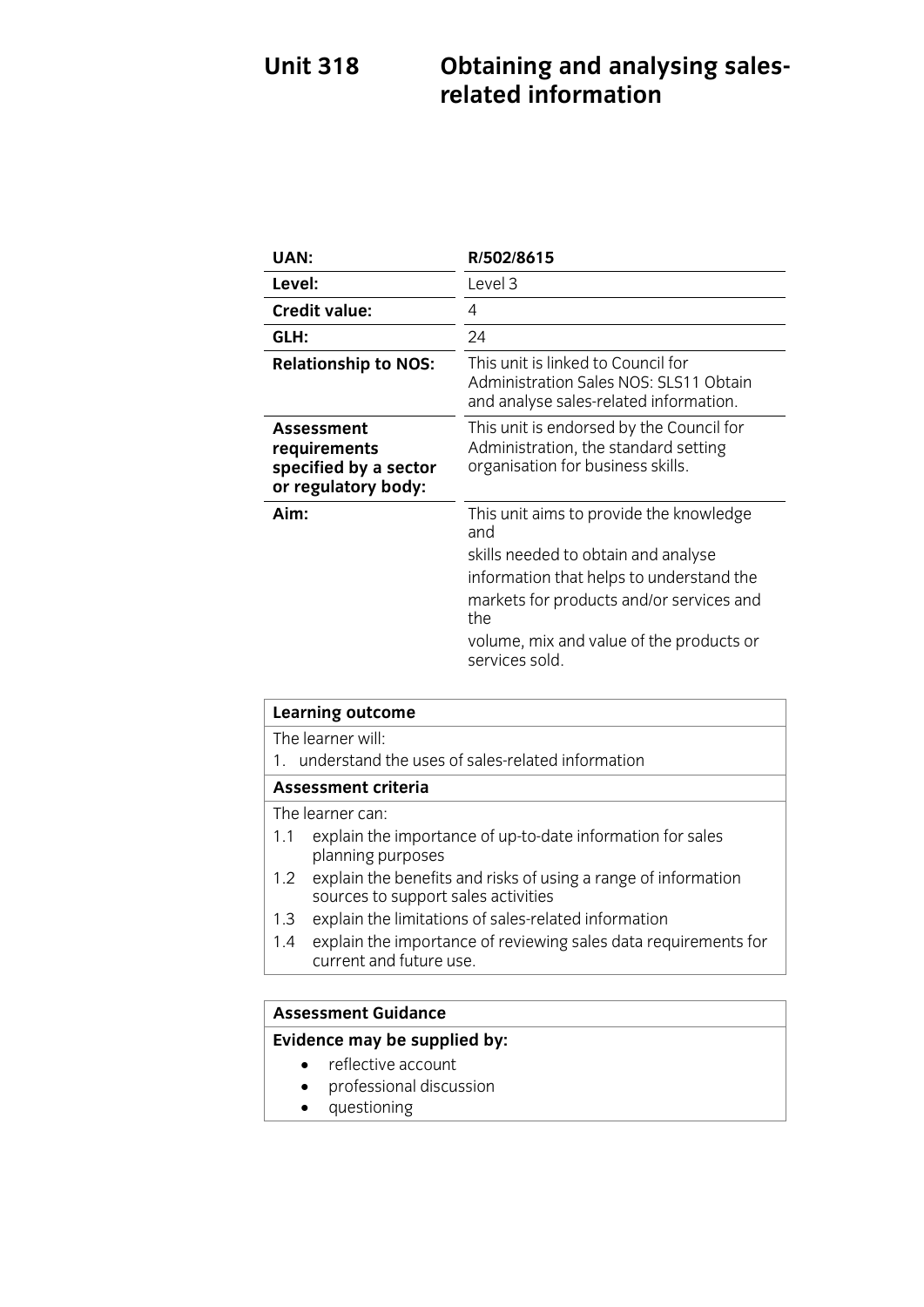### **Learning outcome**<br>The learner will:

2. understand how to use tools and methods to analyse sales-related information

#### Assessment criteria

The learner can:

- 2.1 explain the advantages and disadvantages of different systems to gather sales-related information
- explain how to use different software packages for analysing and  $2.2$ presenting sales-related information. presenting sales-relation in formation.

#### **Assessment Guidance**

#### **Evidence may be supplied by:**

- reflective account<br>• professional discussion
	- professional discussion<br>• questioning
	- questioning

# **Learning outcome**<br>The learner will:

3. be able to obtain sales-related information about customers. markets and competitors

#### Assessment criteria

The learner can:

- 3.1 specify the information needed to develop an understanding of customers, competitors and markets
- $3.2$ identify sources that are capable of providing the required information about the organisation's markets, customers and competitors
- collate sales-related information using planned systems and  $3.3$ taking ad hoc opportunities to gather information, in a way that enables data manipulation, analysis and interpretation. enables data manipulation, and interpretation, and interpretation. In the interpretation, and interpretation.

#### **Assessment Guidance**

#### **Evidence may be supplied by:**

- 
- product<br>• product<br>• professional discussion professional discussion
	- questioning
	- reflective account
	- witness testimony

# **Learning outcome**<br>The learner will:

4. be able to use tools and methods to analyse sales-related information

#### Assessment criteria **Assessment criteria**